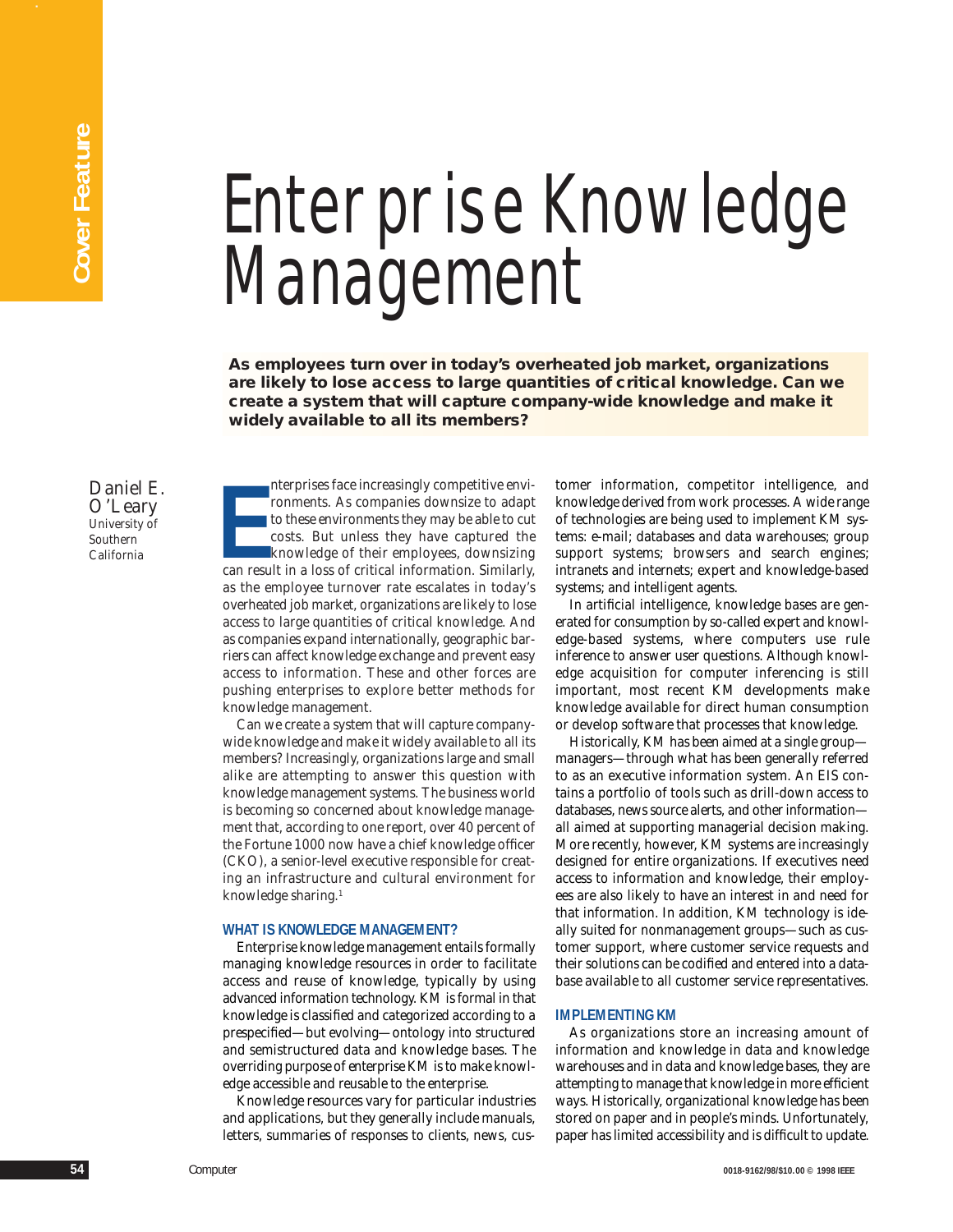And when people leave, they take most of their knowledge with them, so reuse is not always feasible. Thus, firms have moved to data and knowledge warehouses and to data and knowledge bases to improve accessibility, updatability, and archivability of data and knowledge.

#### Data warehouses

In many companies, one of the first KM tools is a data warehouse. A data warehouse acts as a central storage area—a *warehouse*—for an organization's transaction data. Data warehouses differ from traditional transaction databases in that they are designed to support decision making rather than simply efficiently capturing transaction data. Typically, data warehouses contain multiple years of transaction databases stored in the same database. Data warehouses are not updated on a transaction-by-transaction basis. Instead, the entire database is updated periodically.

The size of data warehouses can be substantial. Chase Manhattan Bank has a 560-Gbyte data warehouse, for example, and MasterCard OnLine is a 1.2- Tbyte database available to member companies for a fee. With all the data accessible in one place, relationships between data elements can be more effectively explored. Users can browse the data or establish queries, though this type of analysis generally results only in knowledge for particular individuals. An alternative approach is to use a process called knowledge discovery to determine whether there is additional knowledge hidden in the data.

#### Knowledge warehouses

Rather than the kind of quantitative data typical of data warehouses, *knowledge warehouses* are aimed more at qualitative data. KM systems generate knowledge from a wide range of databases including Lotus Notes databases, data warehouses, work processes, news articles, external databases, Web pages (both internal and external), and people. Thus, knowledge warehouses are likely to be virtual warehouses where the knowledge is dispersed across a number of servers.

In some cases, a Web browser can be used as an interface to a relational database. For example, Ford Research and Development uses a browsable Oracle database. The database contains manuals and design rules, specifications, and requirements. Another frequently used corporate application is a human resource knowledge base about employee capabilities and skills. Employee information can include education, specialties, previous experience, and other descriptors.

Historically, Lotus Notes has provided one of the primary tools for storing qualitative and documentbased information and for facilitating virtual groups. With the recent explosion of the Internet, however, low-cost Web-based solutions within intranet environments have become the focus of KM.

#### Data and knowledge bases

Knowledge can come from top-down activity, work processes, news reports, and a wide range of other sources. Knowledge typically captured to meet topdown requirements includes manuals, directories, and newsletters. Knowledge bases capturing information generated from work processes are likely to include working papers, proposals, and other similar documents. In addition, knowledge bases can be designed to provide continuity and history in activities like customer support.

**Lessons learned.** Lessons-learned databases can be used to support operations or generate information about business in general. For example, the National Security Agency (NSA) Lessons Learned knowledge

## **Selected URLs on Data Warehousing**

CIO Data Warehousing Links—http://www.cio.com/CIO/rc\_dw.html Data Warehousing Information—http://pwp.starnetinc.com/larryg/

Article List—http://pwp.starnetinc.com/larryg/articles.html

White Paper List—http://pwp.starnetinc.com/larryg/whitepap.html Lessons from the Experts—http://www.dw-institute.com/lessons/index.htm Best of *Database Programming and Design*—http://www.dbpd.com/bestof. htm

- ACM SigMod—http://bunny.cs.uiuc.edu/
- Stanford Data Warehousing Publications—http://www-db.stanford.edu/ warehousing/publications.html
- Foundations of Data Warehouse Quality—http://www.dbnet.ece.ntua. gr/~dwq/
- Terminology—http://www.credata.com/
- IBM's Page on Data Warehouses—http://direct.boulder.ibm.com/bi/tech/ datamart.htm
- GOOD Group—http://loochi.bpa.arizona.edu/group.html

#### **Selected URLs on Knowledge Management**

- AAAI Spring Symposium on AI in Knowledge Management http://ksi.cpsc.ucalgary.ca/AIKM97/
- American Productivity and Quality Center—http://www.apqc.org/b2/ b2.htm
- IBM's Page on Business Intelligence—http://direct.boulder.ibm.com/bi/ KM Forum—http://www.km-forum.org/
- KM Metazine—http://www.ktic.com/topic6/km.htm
- Knowledge Management in Practice—http://www.apqc.org/Subscrbe.HTM Knowledge Management—http://www.sveiby.com.au/
- Knowledge Sharing—http://www-ksl.stanford.edu/knowledge-sharing/ papers/README.html
- Summary of Resources—http://www.brint.com/OrgLrng.htm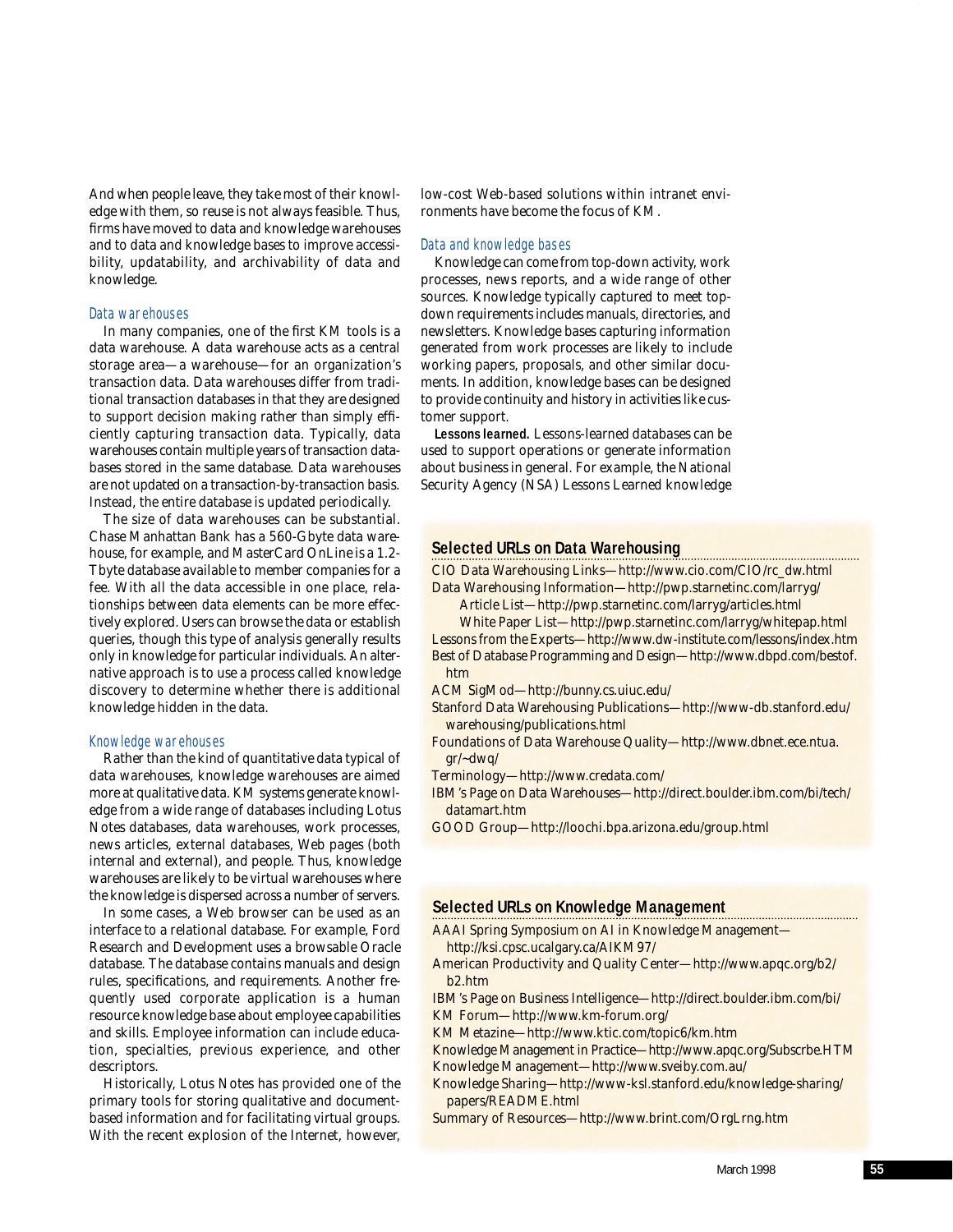base contains three types of lessons: informational, successful, and problem.<sup>2</sup> An informational lesson might describe how an NSA employee could be moved to temporary duties in cases of emergencies. Successful lessons capture positive responses to crisis. Problem lessons provide examples of things that went wrong and potential ways to solve the problems.

Similarly, Ford Motor Co. has what the company calls TGRW—things gone right/wrong—files.3 TGR captures information about events that facilitate task accomplishment, while TGW captures information about events that stand in the way of task accomplishment. (Generally, TGR are easier to gather than TGW, particularly if the knowledge is archived, as few employees are anxious to be associated with things that went wrong.) TGRW knowledge bases are critical in establishing records of events that need to be addressed and monitored by project management.

**Best practices.** Best-practices knowledge bases capture knowledge of the best processes. Typically, bestpractices knowledge bases are generated using benchmarking activities designed to solicit the more effective and efficient way of doing things. After an organization has knowledge of best practices, they can be incorporated.

For example, General Motors Hughes Electronics supports a "best process reengineering database."<sup>4</sup> Associated with each entry is a brief description and a contact. Typically, entries are changes in processes made throughout the organization that have led to improved processes. Making them available in a sin-



**Figure 1. Price Waterhouse's EdgarScan Benchmarking application, implemented in Java, graphically displays corporate financial information stored in the Securities and Exchange Commission's Edgar database.** 

gle database increases the chance that they will be seen and adopted elsewhere in the organization.

Consulting firms have been among the first to develop best-practices databases to support their consultants. Price Waterhouse was among the first with Knowledge View, which is a Lotus Notes best-practices database that allows multiple views—by industry, process, performance measure, and enabler (technology, for example). It is based on an ontology embedded in a business model that focuses on processes that lead to creation of value (for example, "Produce Products and Services") and support process areas (for example, "Develop and Maintain Systems and Technology").

News reports provide a means of formally integrating external information into an enterprise. For example, the professional services firm, KPMG, teamed with Story Street Partners to provide prefiltered, presorted, and presearched data on issues and companies of interest to KPMG employees.5

#### **GENERATING KNOWLEDGE FROM DATA: KNOWLEDGE DISCOVERY**

Knowledge discovery is a new and rapidly evolving discipline that uses tools from artificial intelligence, mathematics, and statistics to tease knowledge out of data warehouses. Gregory Piatetsky-Shapiro and William Frawley define knowledge discovery as "nontrivial extraction of implicit, previously unknown, and potentially useful information from data."6 Because knowledge discovery approaches can be designed to exploit characteristics and structures of the underlying application domain, knowledge discovery has found use in a wide range of applications, including fraud analysis, credit card analysis, security, customer analysis, and product analysis.

Knowledge discovery is a method that includes different tools and approaches to analyze both text and numeric data. For example, organizations have developed different ways to generate knowledge from numeric databases, such as the financial information in the US Security and Exchange Commission's Edgar (Electronic Data Gathering and Retrieval System). Price Waterhouse developed an intelligent system called EdgarScan, shown in Figure 1, to make Edgar available on the Web (http://edgarscan. tc.pw.com). EdgarScan lets users access a repository of publicly available financial information. Data is periodically extracted from the Edgar Web site (http:// www.sec.gov), as shown in Figure 2, and stored in an Oracle database maintained by Price Waterhouse. User profiles are also maintained to facilitate maintenance of the database and response to users. Having access to this numeric information allows users to monitor changes in the data over time, which can facilitate comparisons between enterprises.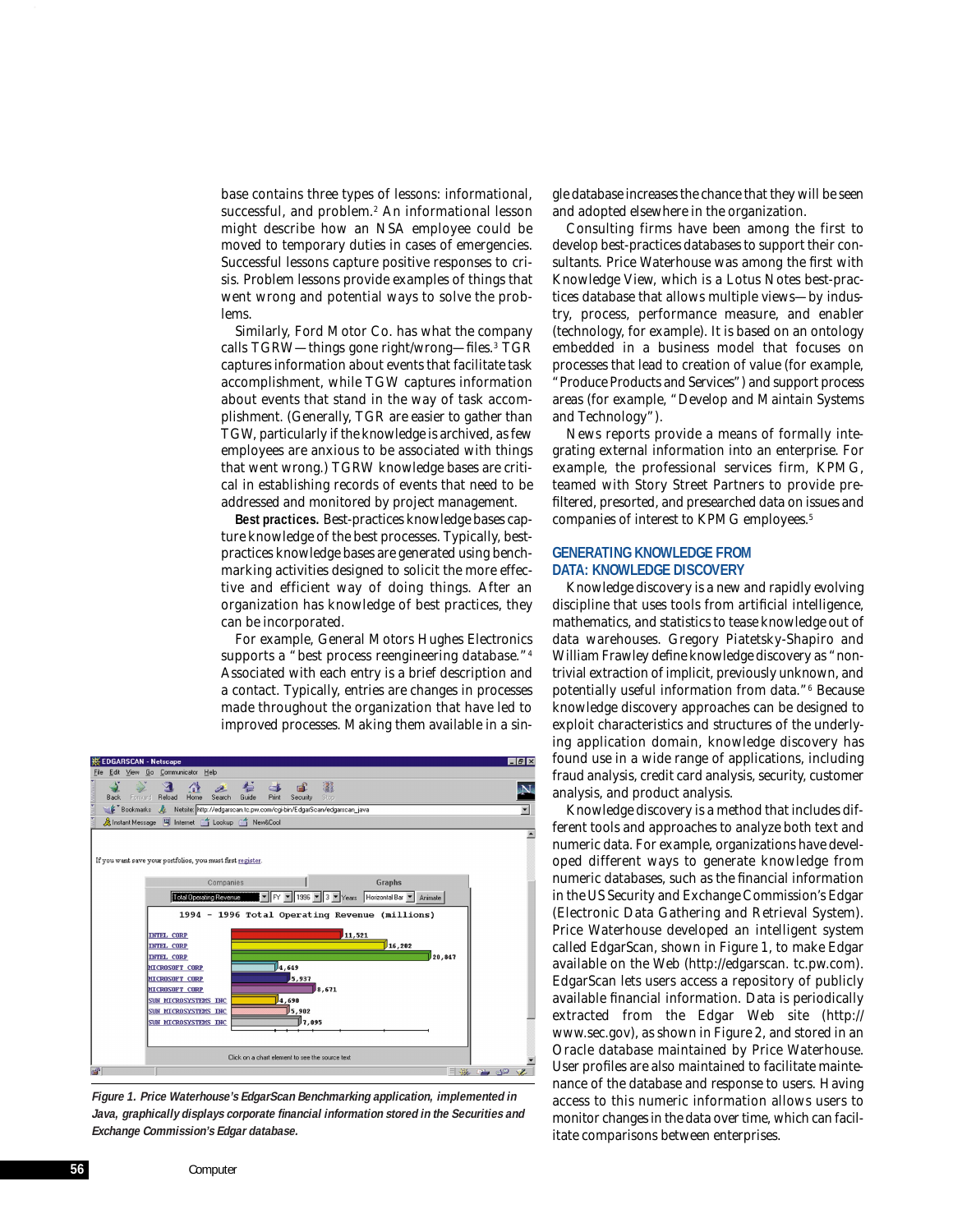

**Figure 2. EdgarScan architecture.**

Price Waterhouse has also developed Odie (On-Demand Information Extractor) to scan roughly 1,000 newsletters each night to extract knowledge about management changes from text data.7 Odie, which has been applied to both US and European newswires, uses an understanding of the stylized language in business news articles and knowledge about syntactic patterns to understand relevant business events. In addition, Price Waterhouse is investigating the possibility of monitoring semistructured text in order to gather information to help understand other types of business events, such as acquisitions.

#### **REPRESENTING KNOWLEDGE**

KM systems represent knowledge in both humanand machine-readable forms. Human-readable knowledge is typically accessed using browsers or intelligent search agents. But some knowledge is accessible for machine-readable purposes, designed as an expert system's knowledge base to support decision making. Meanwhile, ontologies are generally endemic to KM systems because they typically refer to taxonomies of the tasks that define the knowledge for systems.

#### Human-readable knowledge

Human-readable knowledge is represented using a wide range of approaches in KM systems. In many situations, case-specific information appears to provide the appropriate level of representation required for users to make best use of the knowledge. For example, I helped develop a KM system for customer support for modems.8 I developed the system to capture

### **Selected URLs on Knowledge Discovery**

- Knowledge Discovery Mine—http://www.kdnuggets.com/ Data Mining and Knowledge Discovery Journal—http://www.research. microsoft.com/datamine/ Third Conference on Knowledge Discovery and Data Mining—http://
- www-aig.jpl.nasa.gov/kdd97/
- Data Mining—http://pwp.starnetinc.com/larryg/datamine.html FAQ on Data Mining—http://www.rpi.edu/~vanepa2/faq.html
- Glossary of Terms—http://www.pilotsw.com/r\_and\_t/whtpaper/ datamine/dmglos.htm
- IBM's Data Mining Page—http://direct.boulder.ibm.com/bi/tech/ mining/index.html
- Data Mining Paper—http://www.dbmsmag.com/9608d53.html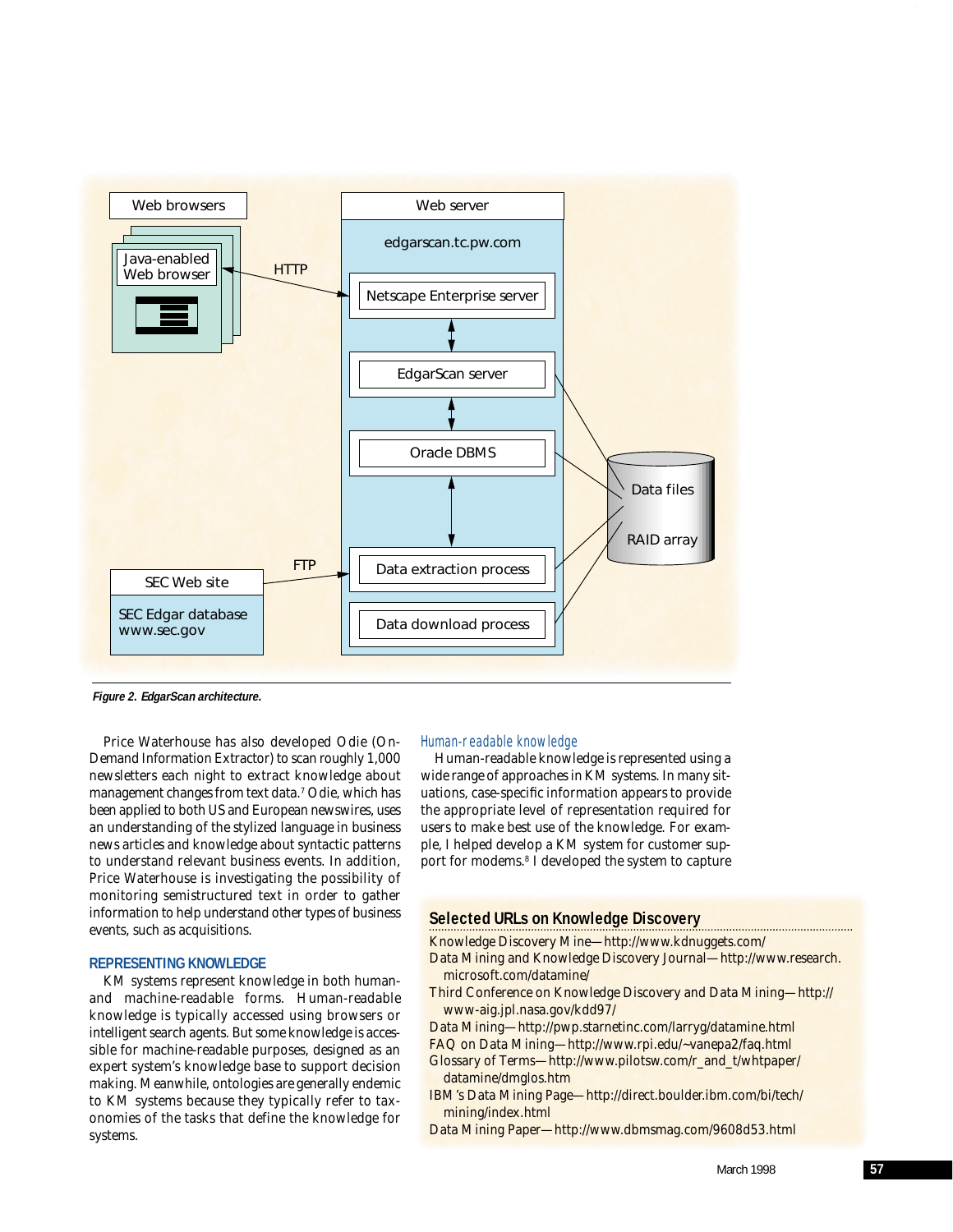**Development and maintenance of an enterprise-wide ontology requires continual effort to evolve the ontology over time.** 

knowledge relating to specific modems (technical specifications, data, pictures, and so forth) and to summarize that data in a knowledge base. Whenever customer support has a question or needs to "picture" a modem, they can access it through the knowledge base. As customer support encounters particular problems, those problems are captured as specific cases that are then indexed by customer, modem, and problem type. Accordingly, whenever others have a similar problem they can find those problems documented in the database.

In other situations where the information is largely declarative knowledge (like facts and assertions), text or rules might be used to rep-

resent the information and knowledge. For example, manuals, newsletters, and other similar types of knowledge are typically provided in a document, list, or rule format (although there may be added links between the knowledge to facilitate search and understanding). Organizational rules guide promulgated behavior and would generally be of the form "If a, then b": "If you have a baby, then you are allowed up to eight weeks of family leave." Adaptations of these rules could potentially be used in a rule-based knowledge-based system.

If, on the other hand, information is highly filtered, then it is likely to be represented as a set of declarative statements. For example, Arthur Andersen's knowledge base on Global Best Practices (http://www. arthurandersen.com/gbp/BPList.htm) lists five specific "Best Practices for Managing Information Resources," including "Develop and maintain an IT strategy that is integrated and aligned with the company's business goals." The knowledge is declarative and is independent of particular situation information, meaning that the database lists no particular cases. Although filtering ensures that knowledge is correct and consistent, developing declarative knowledge is ultimately a political process, typically removing context and controversy. As a result, filtered knowledge can be limited in its ability to provide as deep an insight as unfiltered information.

#### Machine-readable knowledge

Expert systems use their knowledge bases and user responses to guide the user to recommended solutions. Expert systems can be an integral part of a KM system. For example, Deloitte & Touche's KM system has some expert systems available to support particular processes, such as assurance activities.

Although some KM systems contain such artificialintelligence-based systems, most KM systems use artificial intelligence primarily in the form of intelligent agents to search human-readable knowledge. We need additional research to expand the use of artificial intelligence and knowledge-based systems in KM. We need to know what forms of knowledge representation appear to work best for particular types of knowledge and how artificial intelligence can be further integrated into KM systems.

#### **Ontologies**

An ontology is an explicit specification of a conceptualization.9 In enterprise KM systems, ontology specifications can refer to taxonomies of the tasks that define the knowledge for the system. Ontologies define the shared vocabulary used in the KM system to facilitate communication, search, storage, and representation. Development and maintenance of an enterprise-wide ontology requires continual effort to evolve the ontology over time.

Ontologies are particularly important in ensuring that best-practices databases are able to communicate to the user the broadest range of practices and activities and allow the user to recognize when a best practice would fit in their organization. Price Waterhouse reportedly has an ontology with over 4,000 entries for its best-practices database. Since Price Waterhouse is an international firm, the ontology has been translated into other languages to broaden use and accessibility of the knowledge base. In addition, since enterprises are often involved in multiple industries, multiple ontologies may be required as part of the KM system.

Out of necessity, virtually all enterprises with a KM system have developed their own ontology. Because these firms have made this investment, ontology construction appears at this point to offer competitive advantages. However, at least one firm has expressed interest in an ontology shared across multiple organizations in order to cut development costs and to speed system development. Over time, industries are likely to form coalitions or subscribe to central services for these reasons.

#### Other knowledge description attributes

In addition to ontology information, additional descriptive attributes of the knowledge can prove critical to its use and maintenance. Contributor, organization, and status information are all viable descriptive attributes. Virtually all knowledge bases capture contact or contributor information, including contact or contributor names, date of contribution, the person's role in generating the knowledge (for example, the project manager), and so on.

Many knowledge bases also include organizational information that can include the *department* or *division* in which the project was built or from which the knowledge was gathered. Status information about knowledge is also a typical kind of descriptive attribute. This kind of status information can include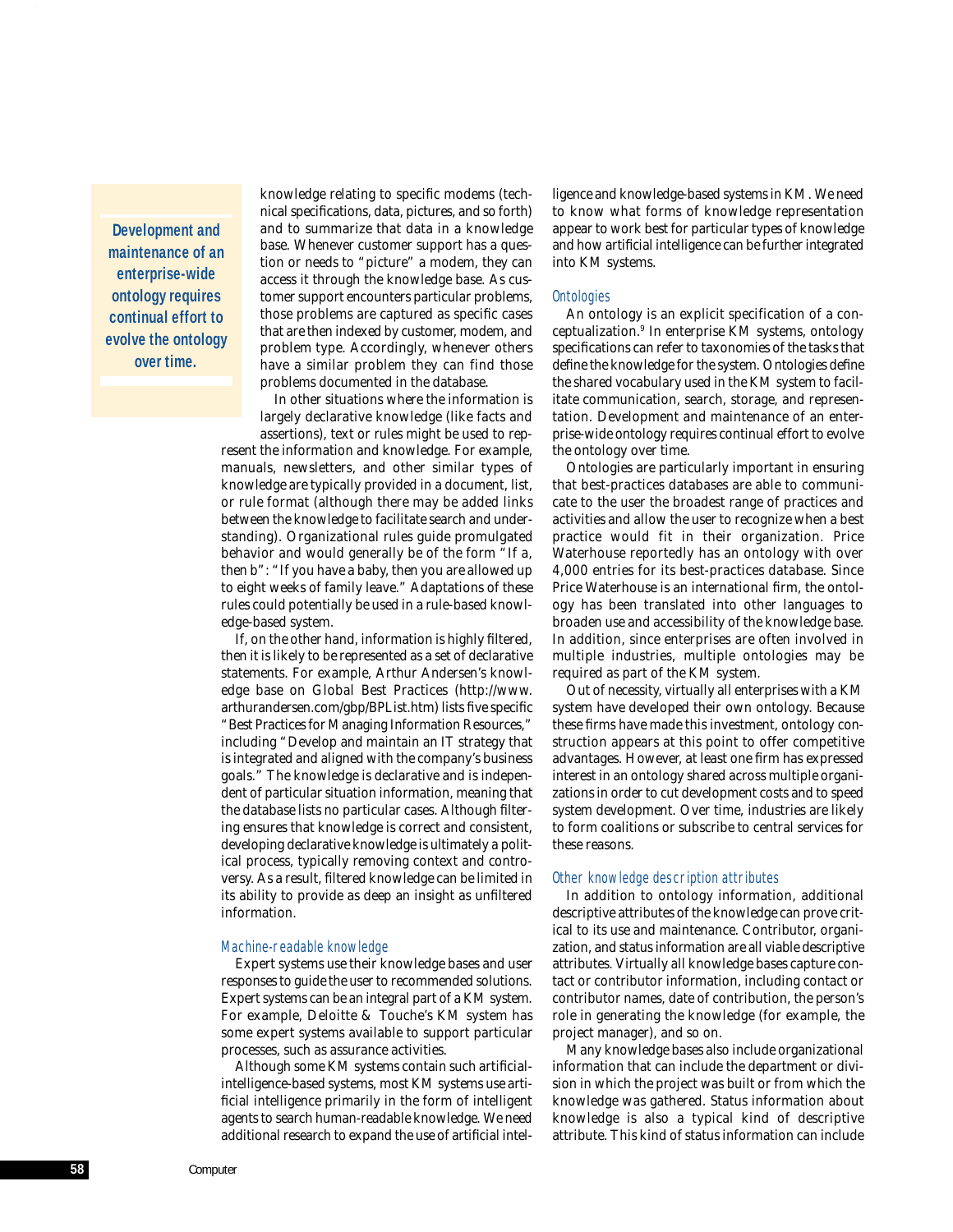whether an element of a project is planned, currently being implemented, or has been implemented. It can record whether the information is externally available or for internal purposes only.

#### **KNOWLEDGE FILTERING**

Unfortunately, quality and importance of the knowledge varies, depending on a number of factors, such as who is providing the knowledge to the system. In discussion groups like the Water-Cooler site, an electronic forum on best practices in acquisition management (http://www.arnet.gov/Discussions/Water-Cooler/), there is no information filtering, which typically leads to multiple and sometimes conflicting responses. Messages sent to the forum are captured in topic threads consisting of the initial message and subsequent responses.

Because knowledge quality and importance varies from source to source, systems often resort to knowledge filtering to ensure complete and correct knowledge. For example, at GM Hughes Electronics, bestprocess reengineering practices are captured in a database that combines human and computerized knowledge. Each entry is submitted to an editor who screens it for usefulness and relevance.4 At the National Security Agency, a nine-member team decides if a "lesson learned" is valid.<sup>2</sup> Not all proposed lessons learned are included in the database.

Not all filtering is done by humans. Perhaps the most visible and frequent use of computer-based filters is the message filtering that categorizes and prioritizes e-mail messages. A number of products also help monitor qualitative databases. For example, grapeVine (http://www.gvt.com) monitors multiple Lotus Notes databases. The system generates "alert" messages that contain summary information with links to the document and any other discussions, based on a personal interest profile. Since it is profile-based, monitoring can be done according to individual, group, or organizational needs, cascading information up an organizational hierarchy, according to user interests.

Unfortunately, cascading as it is accomplished in collaborative systems like grapeVine has some limitations. Collaborative systems have individuals rank the importance of information coming into the company. Users might categorize certain information as "very important," "important," and so on. Other individuals in the enterprise then decide on what level the information must be labeled before it is delivered to them. In the case of a busy manager, we might imagine that information needs to be "very important."

However, a limitation of using this approach is that some information ranked as "important" might turn out to be "very important." The manager, then, would not always see the necessary or very important information. In such settings, we can imagine that there would be a tendency for the raters to rate marginal items higher than they might otherwise rate them. Meanwhile, managers might set their own level at "important" in order to assure that all ultimately "very important" announcements would be received. Ultimately, this leads not only to importance inflation, but to a deluge of information that such a system is designed to combat.

#### **SEARCHING FOR KNOWLEDGE**

Knowledge bases can become quite large. Ford's initial knowledge base, for example, had the equivalent of more than 30,000 paper pages as of June 1997.5 Because typical knowledge bases have a great amount of information, searching them efficiently becomes an extremely critical function. The most dominant search techniques include search engines, intelligent agents, and visualization models.

#### Search engines

A wide range of well-known Internet search engines—like AltaVista, Excite, Infoseek, Lycos, WebCrawler, and Yahoo—have been used to guide users to information on the Internet. These and other search engines can be adapted to intranet environments for KM. In addition, a number of firms have developed alternative approaches to the conventional search engines. For example, Andersen Consulting has "a central repository of interfaces ('knowledge maps') that link to knowledge."10 Users can select a map and use it to navigate directly to knowledge stored in multiple databases without needing to know which database to access.

#### Intelligent agents

Intelligent agents can be used to connect people to knowledge available on the Internet or intranets. InfoFinder,11 for example, learns user interests from sets of classified messages or documents, recognizing that people will tend to classify only those examples that interest them. In addition, InfoFinder uses heuristics to gather additional insights into a user's interests. Based on message syntax, InfoFinder attempts to determine significant phrases that provide insight into user goals.

For example, one heuristic is to extract any fully capitalized word, such as ISDN, since it is likely to represent an acronym or a technical name. Another heuristic is not to extract the word if it is used for emphasis, such as "NOT." Other syntactic heuristics include capturing bullet points, numbered lists, section headings, and diagram descriptions. These heuristics allow InfoFinder to find documents that it anticipates are of direct interest.

**Unfortunately, quality and importance of the knowledge varies, depending on a number of factors, such as who is providing the knowledge to the system.**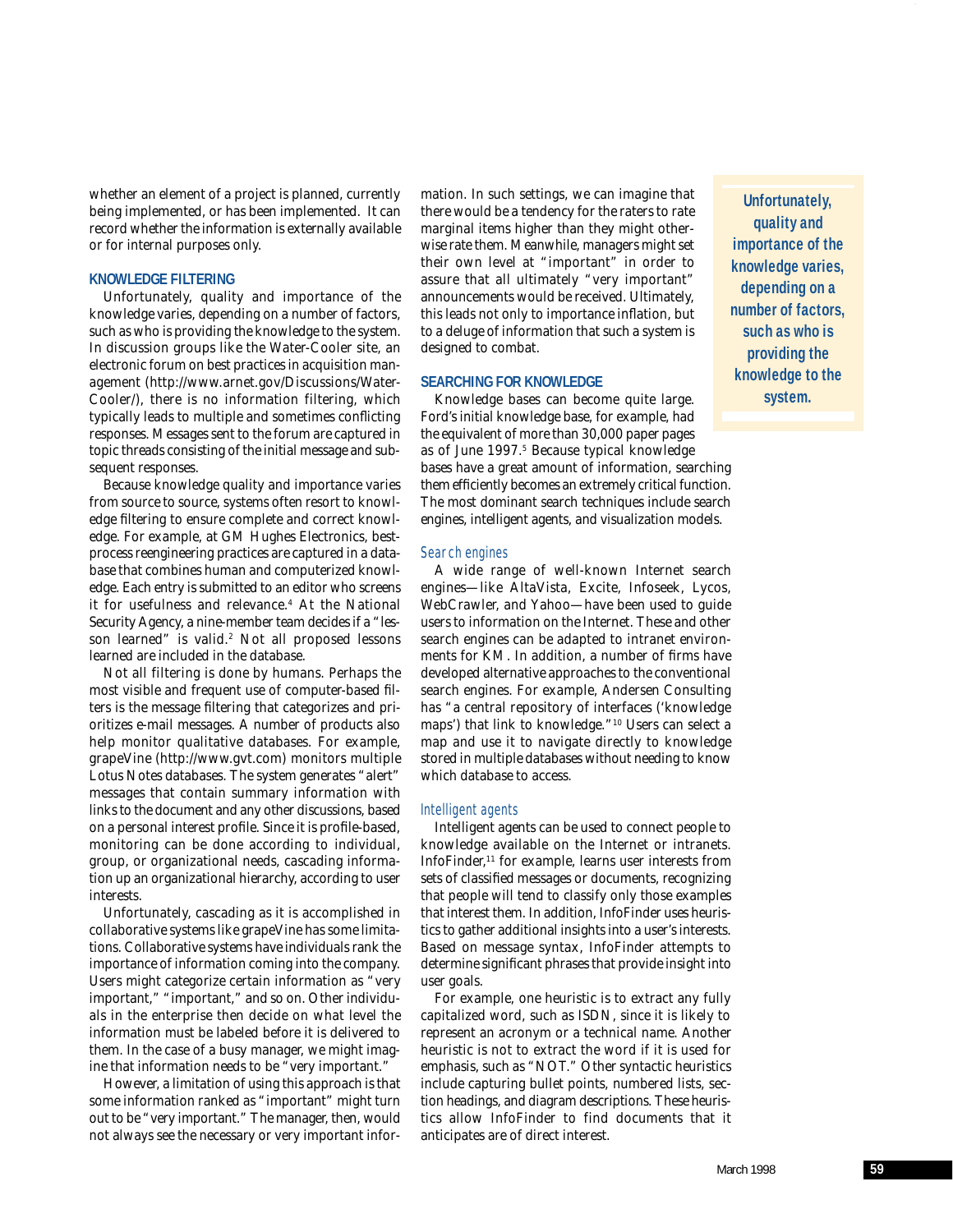

**Figure 3. The Perspecta viewer lets users "fly through" information spaces using the mouse: (a) Industry segment portion of the AllTheNews information space containing news items concerning the computing industry; (b) Left-clicking the mouse while positioning the cursor over the enterprise computing field moves progressively through the hierarchy.** 

#### Visualization models

One of the dominant new trends in the search for effective enterprise KM is visualization models. Two emerging tools—Perspecta and InXight—represent different ways of visualizing knowledge space.

Perspecta (http://www.perspecta.com) creates what it calls SmartContent using metainformation derived from source documents—be it structured information in databases and tagged documents such as news feeds, or unstructured information in office documents and Web pages. For unstructured documents, Perspecta has a Document Analysis Engine that performs linguistic analysis and automatically tags documents. The SmartContent server analyzes this tagged information and identifies relationships between documents, and constructs a multidimensional information space using an Information Space Markup Language. The user "flies through" the information space, as shown in Figure 3, by manipulating the mouse. Data is downloaded to the client using Perspecta's just-in-time Information Streaming Transport Protocol, an extension to HTTP, to conserve resources.

InXight Software (http://www.inxight.com), a spinoff from Xerox PARC, recently released its VizControl information visualization software for visualizing large hierarchies. VizControl technology offers several novel visualization formats, each of which exploit "focus + context" techniques that foreground objects of interest while preserving the overall structure of even very large data sets.

One such tool, the hyperbolic browser (or fish-eye) display shown in Figure 4, exploits hyperbolic geometry to provide exponentially more information space for hierarchies that expand exponentially with depth. Thus, a hyperbolic browser can display 1,000 nodes in a  $600 \times 600$  pixel window, with those in the center displaying significant amounts of text, as opposed to the 100 or so nodes displayed in a conventional 2D browser.12

The user navigates the information space by clicking on a node or dragging the mouse over the hyperbolic plane. Current demonstration implementations map Web hierarchies identified by URLs, thus forgoing a strong semantic structure, but it is conceivable that the browser could incorporate more semantic information using technologies such as InXight's LinguistX natural-language processing tools.

#### **CULTURAL ISSUES**

Ultimately, KM systems require a strong leadership that instills a culture of knowledge sharing. Whether KM is implemented in a centralized fashion (as Buckman Laboratories has accomplished by reorganizing its IS department into the Knowledge Transfer department4) or in a more decentralized system (of the sort that Hewlett-Packard has implemented<sup>13</sup>), KM systems require knowledge sharing. Accordingly, organizations use different incentive systems to make sure that knowledge is shared. According to Tom Davenport,<sup>4</sup>

Lotus...devotes 25 percent of the total performance evaluation of its customer support workers to knowledge sharing. Buckman Laboratories recognizes its 100 top knowledge sharers with an annual conference at a resort. ABB evaluates managers based not only on the result of their decisions, but also on the knowledge and information applied in the decisionmaking process.

The types of incentives and the ability to measure contributions to KM generally are contingent on the